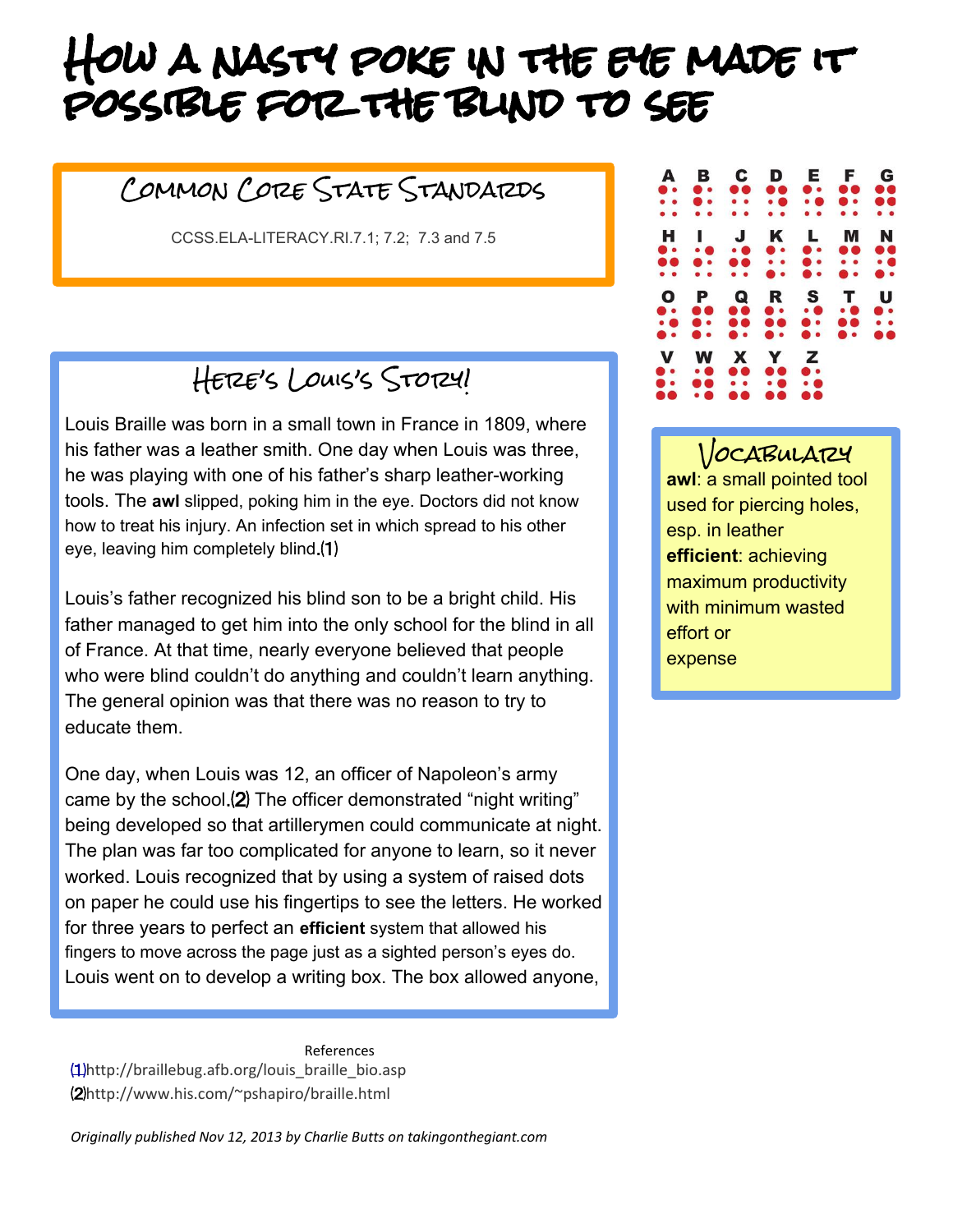## Louis's Story (cont.)

including a blind person, to make the dots in the orderly way necessary for them to be read by others. Ironically, the instrument he used for this writing was a blunt awl. The awl was the very same kind of tool that blinded him when he was a child.

The system, which bears his name, Braille, has been **adapted** to be used in all languages and is accepted around the world. The system was also adapted to musical notes, which is another universal language. Instead of being handicapped by the nasty poke in his eye, Louis managed to overcome his inability to see. He also **disproved** society's belief that the blind couldn't learn. His invention has changed the world for millions of sightless people.

VOCABULARY **adapted**: make something suitable for a new purpose; modify **disproved**: proved that something was false



[CCSS.ELA-](http://www.corestandards.org/ELA-Literacy/RI/7/2/)[LITERACY.RI.7.5](http://www.corestandards.org/ELA-Literacy/RI/7/5/) *Analyze the structure an author uses to organize a text, including how the major sections contribute to the whole and to the development of the ideas.*

 $\sqrt{2}$ uESTION . How do the first two paragraphs of the article contribute to the article's overall characterization of Louis Braille?

- a. The first two paragraphs introduce Louis Braille to the reader as a careless, privileged child.
- b. The first two paragraphs tell the story of how Louis Braille went blind and how he was perceived because of it.
- c. The first two paragraphs help the reader understand the role Braille's father played in his ability to invent a reading and writing system for the blind.
- d. The first two paragraphs provide extra details about Louis Braille that aren't vital for the article.

[CCSS.ELA-](http://www.corestandards.org/ELA-Literacy/RI/7/2/)[LITERACY.RI.7.3](http://www.corestandards.org/ELA-Literacy/RI/7/3/) Analyze the interactions between individuals, events, and ideas in a text (e.g., how ideas influence individuals or events, or how individuals influence ideas or events)

 $\mathcal Q$ uESTION  $\mathcal I$ . Louis Braille used the same tool to create the Braille system as the tool that blinded him when he was a child. How does this idea demonstrate irony?

- a. The reader knows that Braille's efforts were successful, but he did not know that they would be successful at first.
- b. An awl is the last tool a reader would expect someone to use to help people read and write.
- c. During Braille's lifetime, the awl both caused his blindness and helped him deal with his blindness.
- d. Braille's father also used the awl as part of his leather-working job.